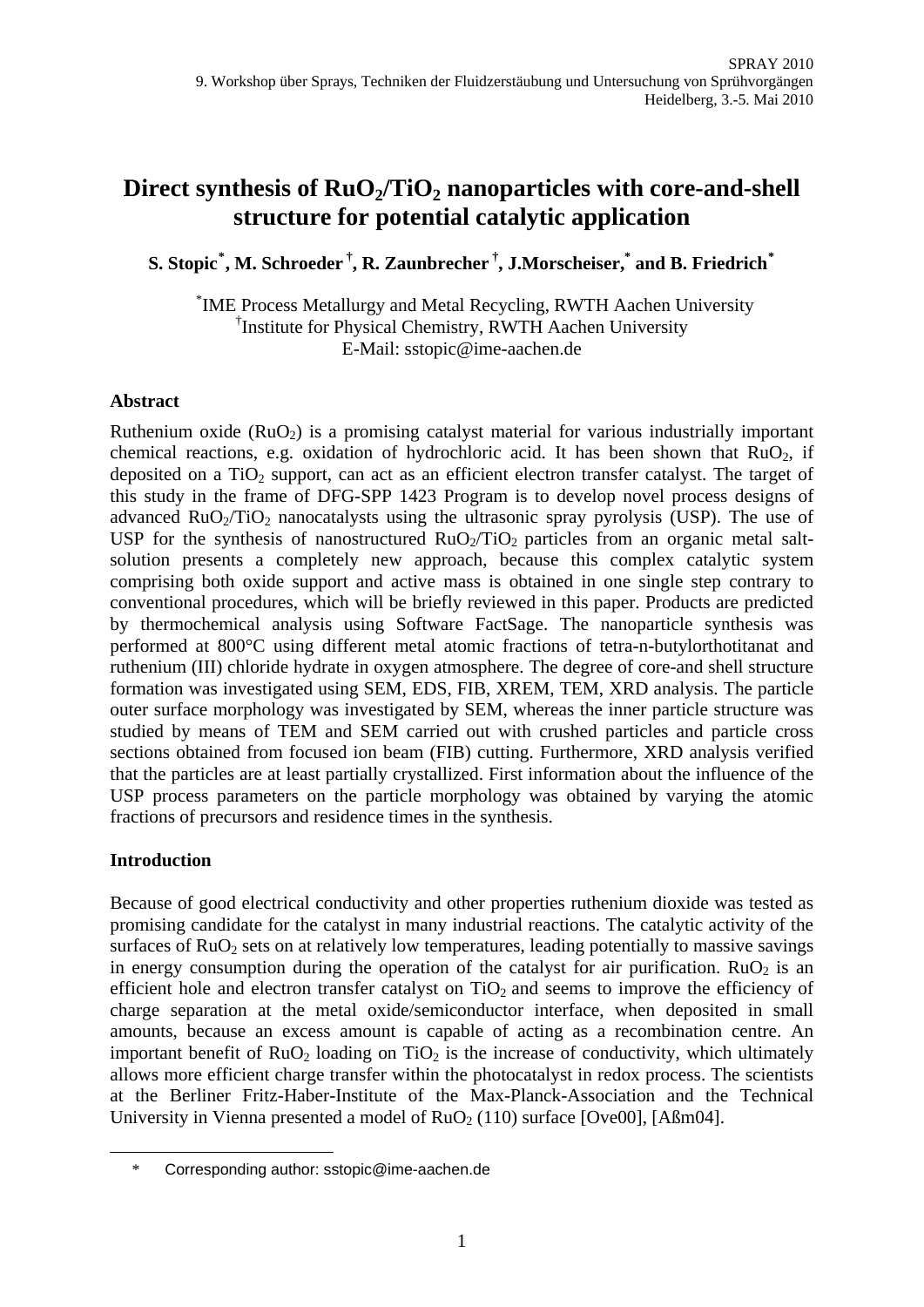The small ruthenium atoms are coordinatively unsaturated and have one atomic bond less than the bulk catalyst atoms. The unsaturated sites facilitate CO bonding and a subsequent reaction with oxygen.

Core-and-shell nanosized particles have attracted much attention because the free spaces are expected to be suitable for novel catalytic reaction. The preparation of  $RuO<sub>2</sub>/TiO<sub>2</sub>$  was performed by different procedures [Col03], [Pan03], [Chu06], [Yao07], [Liu04]. They are generally prepared by thermal decomposition onto metallic titanium substrates. However, a variety of microanalytic studies have revealed that the surface composition and features of these electrodes are not homogenous. To clarify the physical properties of these electrocatalysts in detail and develop more extensive applications, it is desirable to obtain fine particles of binary metal oxides. In this regard, the sol-gel process is a good approach to prepare the oxide particles of this system. The advantage of using this technique is that one could find electrode structures which posses a uniform and homogeneous distribution of electrocatalytically active ruthenium points in all the electrode microstructure [Col03]. That feature cannot be obtained by the conventional decomposition method.

Panic et al. [Pan03] have prepared  $RuO<sub>2</sub>/TiO<sub>2</sub>$  particles based on the sol-gel method. The oxide materials are in the form of the coating on titanium substrate as well as in the form of composites – high surface area carbon blacks impregnated with electrochemically active oxide. Their investigation included the examination of the oxide morphology and electrochemical behaviour, such as activity and stability in electrochemical reactions (chlorine evolution reaction and electro-organic synthesis) as well as pseudo-capacitive characteristics. The aim was to obtain an oxide material with high activity and stability, with good capacitive properties for potential application in electrochemical supercapacitors. The accelerated stability test showed that the oxide coatings [prepared by the sol-gel procedure are more stable](http://www.sciencedirect.com/science?_ob=ArticleURL&_udi=B6TFR-3XK0S17-Y&_user=1480278&_coverDate=10%2F30%2F1999&_rdoc=27&_fmt=summary&_orig=browse&_srch=%23toc%235233%231999%23998429998%23131190%21&_cdi=5233&_sort=d&_docanchor=&wchp=dGLbVlb-lSztA&_acct=C000053038&_version=1&_urlVersion=0&_userid=1480278&md5=7325d498faf221e785c31d6ca63d8309) than the coatings prepared by thermal decomposition. This is due to the larger real surface area (smaller particles with narrow size distribution) of the sol-gel prepared coatings. Morphology, and consequently the electrochemical behaviour of sol-gel prepared coatings considerably depend on the conditions for oxide sols preparation, which was concluded by investigating the influence of the duration of forced hydrolysis for sol preparation, and the influence of the addition of alcohols into the dispersing medium of oxide sols on the electrode properties. The properties of sol-gel prepared  $RuO<sub>2</sub>/TiO<sub>2</sub>$  coatings would be optimal if the  $RuO<sub>2</sub>$  particles were smaller and the TiO<sub>2</sub> particles were larger.

Chueh et al. [Chu06] have successfully prepared  $RuO<sub>2</sub>/TiO<sub>2</sub>$  core-and-shell structure by reactive sputtering between 200°C and 500°C, at pressure 133.2 Pa and a radiofrequency power of 20 W. XRD spectrum of nanowires has shown that it is hard to distinguish if the individual peaks originate from either  $RuO<sub>2</sub>$  or  $TiO<sub>2</sub>$  owing to the fact that the lattice mismatch between RuO<sub>2</sub> and TiO<sub>2</sub> is less than 5 %. RuO<sub>2</sub>/TiO<sub>2</sub> core-and-shell structure contains particles with diameter of 160 nm with a length of 1.5  $\mu$ m. RuO<sub>2</sub>/TiO<sub>2</sub> films were deposited on float pearls by the sol-gel-dipping method [Yao07]. The substrates were coated with  $RuO<sub>2</sub>-TiO<sub>2</sub>$  precursor sol, air-dried at 120 $^{\circ}$ C and further heated at 500 $^{\circ}$ C to obtain the coupled photocatalyst of  $RuO<sub>2</sub>/TiO<sub>2</sub>$  films supported on float pearls FP. The results showed that TiO<sub>2</sub> has anastase structure, and that the added  $RuO<sub>2</sub>$  was highly dispersed. It is found that the FP (the main components:  $SiO_2$  and  $Al_6Si_2O_3$ ) are almost hollow sphere with different particle sizes, and its diameter distribution lies between 10 and 100 µm. The film surface is smooth with the thickness of film about 1  $\mu$ m (3 layers). Supported RuO<sub>2</sub> catalysts were prepared by incipient wetness impregnation of TiO<sub>2</sub> with aqueous solutions of  $Ru(NO)(NO<sub>3</sub>)<sub>3</sub>$ x H<sub>2</sub>O at 25 °C for 5 h [Liu04]. Impregnated supports were dried in ambient at 100 °C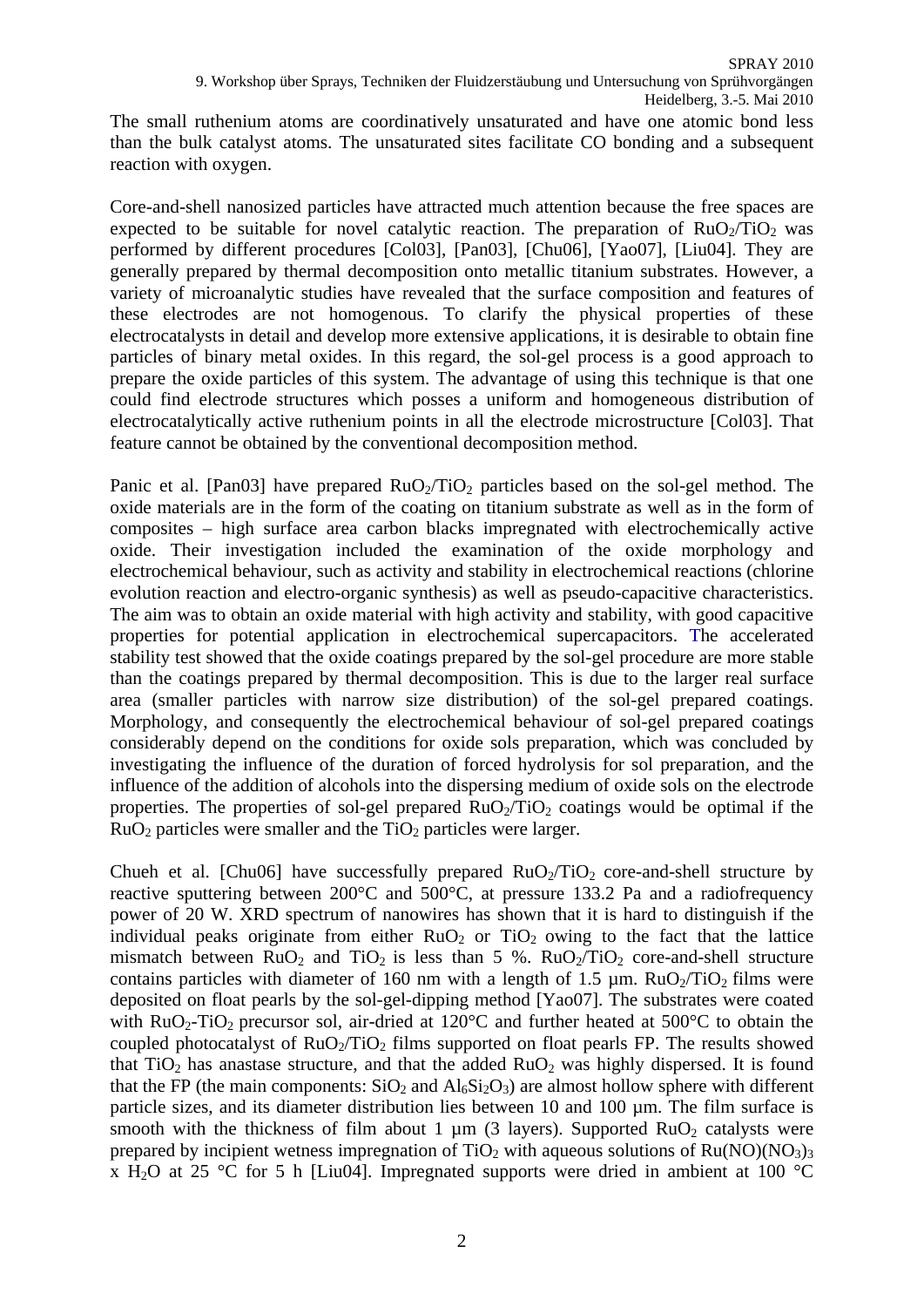overnight and then in flowing dry air. Particle synthesis through USP method enable the generation of fine, submicronic to nanoscale, either single or complex, powders from a variety of precursor solutions [Gur09]. The process involves the formation of discrete droplets of precursor solution in aerosol form and the control over their thermally induced decomposition and phase transformation. Aerosol can be easily formed ultrasonically, using a high-frequency (100 kHz - 10 MHz) ultrasonic beam [Tsa04] directed to the gas-liquid interface. Liquid atomization and aerosol formation occur at a certain value of the acoustic waves amplitude, where the average droplet size depends mostly on the solution properties (viscosity, surface tension, concentration, density, etc.) as well as the ultrasound frequency. It was already shown for nanoparticle synthesis by Tsai et al. [Tsa04] that this technique is suitable for the aerosol formation with a narrow droplet size distribution. However, no information regarding to synthesis of nanocatalysts based on  $RuO<sub>2</sub>/TiO<sub>2</sub>$  by ultrasonic spray pyrolysis USP is available to date. The main aim of this work is the synthesis of nanostructured  $RuO<sub>2</sub>/TiO<sub>2</sub>$  particles from an organic metal salt-solution in one single step which presents a completely new approach, because this complex catalytic system comprising both oxide support and active mass are obtained from a common precursor.

#### **Materials and Methods**

Tetra-n-butylorthotitanat, ruthenium (III) chloride hydrate and hydrochloric acid were used as precursor for the synthesis of  $RuO<sub>2</sub>/TiO<sub>2</sub>$  nanoparticles by ultrasonic spray pyrolysis. The most important parts of the set up are the ultrasonic atomizer, the reactor with three separated heating zones and an electrostatic precipitator. The temperature and pressure control was adjusted using a thermostat and a vacuum pump. Atomization of the obtained solution after dissolution of precursor took place in an ultrasonic atomizer (Gapusol 9001, RBI/ France) with one transducer to create the aerosol. Based on our previous results, the resonant frequency was selected to 2.5 MHz. Oxygen was flushed from bottle to oxidize ruthenium to ruthenium oxide continuously through the quartz tube in two different reactors: a) horizontal option (l= 0.3 m, d= 0.021 m, Fig. 1.a); b) vertical option (l= 1.5 m, b= 0.042 m; Fig. 1b) at a flow rate of 3 l/min. The calculated residence time in horizontal reactor at 800°C amounts about 0.2 s, what is more short in comparison to a value of 4.2 s in vertical reactor.



Fig. 1.a: Horizontal reactor 1. USP generator, 2. Thermostat, 3. Quartz tube, 4. Furnace, 5. Collection of powder Fig. 1.b: Vertical reactor

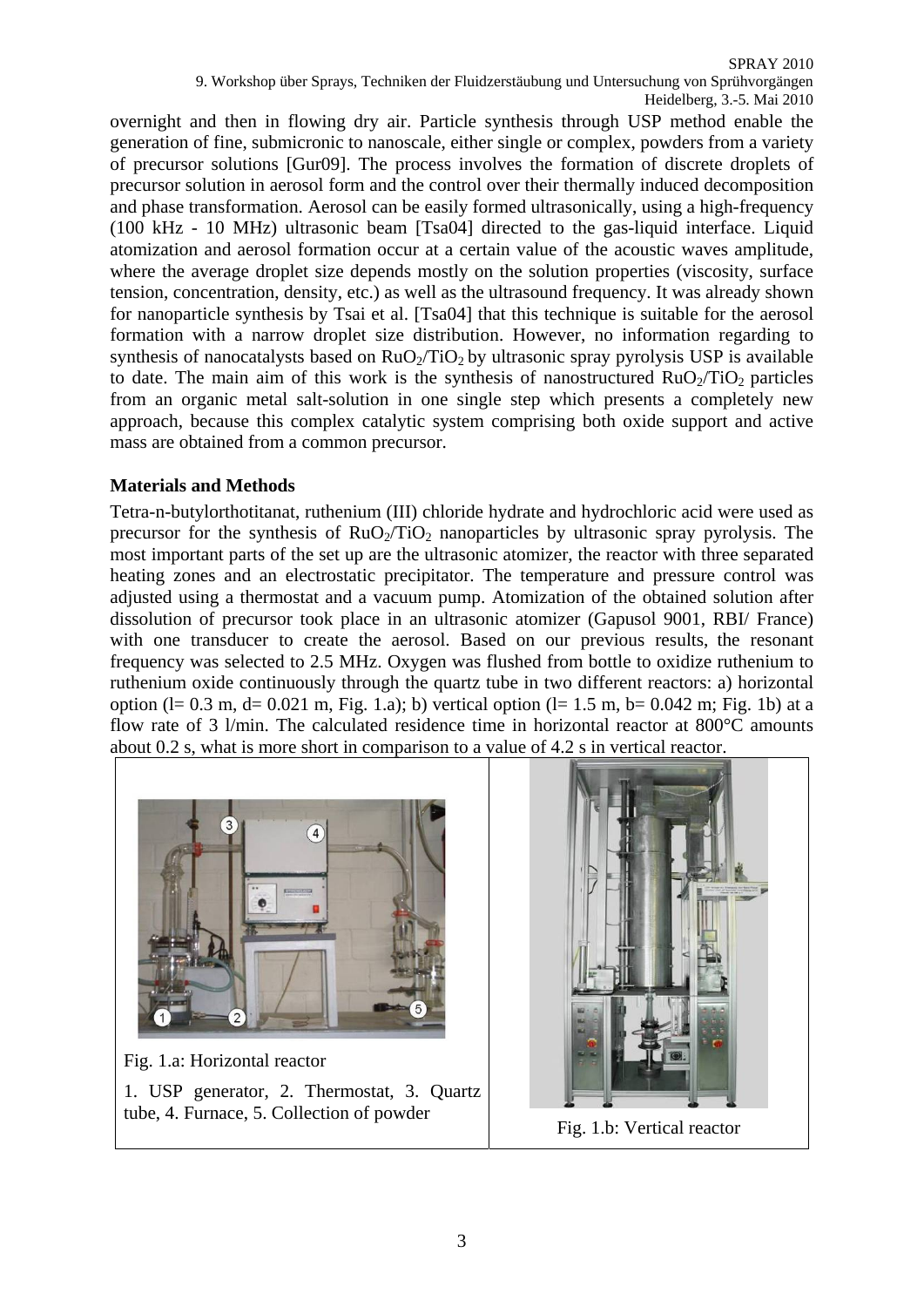Then atomized droplets of the solution based on Ru and Ti in an ultrasonic generator are further transported by oxygen to the furnace (vertical and horizontal reactor). After thermal decomposition of transported aerosol in the furnace, the Ru-Ti based nanopowder were collected in a reaction tube (Fig. 1.a) and an electrostatic field (Fig. 1.b).

XRPD analysis of the nano-sized sample powders was performed with a Bruker D8 Advance Diffractometer utilizing Bragg-Brentano Geometry and θ−θ synchronization of both the Xray tube and the detector. The X-rays were produced with a Cu-anode. For the detection of the diffracted X-Rays, the lithium drifted silicon "Sol-X Energy Dispersive X-Ray Detector" was used. The intensity contributions of both Cu K $\alpha_1$  ( $\lambda$ =1.5406 A) and Cu K $\alpha_2$  ( $\lambda$ =1.54439 A) radiation were recorded, whereas contributions of K-ßs are removed from the spectrum. The generator voltage was 40 kV and the current is set to 40 nA. Different molar ratios of Ru and Ti (0.333; 0.222; 0.166) were tested at 800°C in oxygen atmosphere in order to analyse a formation of core-and-shell structure. A scanning electron microscope ZEISS DSM 962 (1994) with W-cathode (lateral resolution 2.5 nm at 30 kV) was used for the characterization of the obtained  $RuO<sub>2</sub>/TiO<sub>2</sub>$  powders.

SEM images were used to observe the surface morphology of particles formed at different parameter sets. An estimation of the impurity level was performed by energy disperse spectroscopy (EDS) analysis with a Si(Bi) X ray detector, connected with the SEM and a multi-channel analyzer. An EDX-System Oxford Link ISIS with HPGe-Detector and UT-Window was used for chemical analysis of microscopic volumes for all elements with atomic number > 4. The imaging and analysis of very fine particles was performed by transmission electron microscopy analysis using FEI Technai F20.

The electrostatic precipitator used a high voltage device by Eltex, Elektrostatik-GmbH, Weil am Rhein, Germany to enable the collection of the nanopowder in a special constructed quartz tube.

### **Results and Discussion**

## **Thermodynamic consideration**

Phase equlibria in RuO<sub>2</sub>/TiO<sub>2</sub> system by Hrovath et al. [Hro93] was studied up to 1400<sup>o</sup>C. Preliminary results indicate the existence of solid solubilities at 1300°C of approximately 8 %  $RuO<sub>2</sub>$  in TiO<sub>2</sub> and a little over 10 % TiO<sub>2</sub> in RuO<sub>2</sub>. At 1400<sup>o</sup>C RuO<sub>2</sub> decomposes to Ru and oxygen. Below a temperature 1400 $^{\circ}$ C it is present one mixture of RuO<sub>2</sub> in TiO<sub>2</sub>. The software FactSage was used to calculate the stability limits of  $RuO<sub>2</sub>$  and  $TiO<sub>2</sub>$  in dependence of gas partial pressure.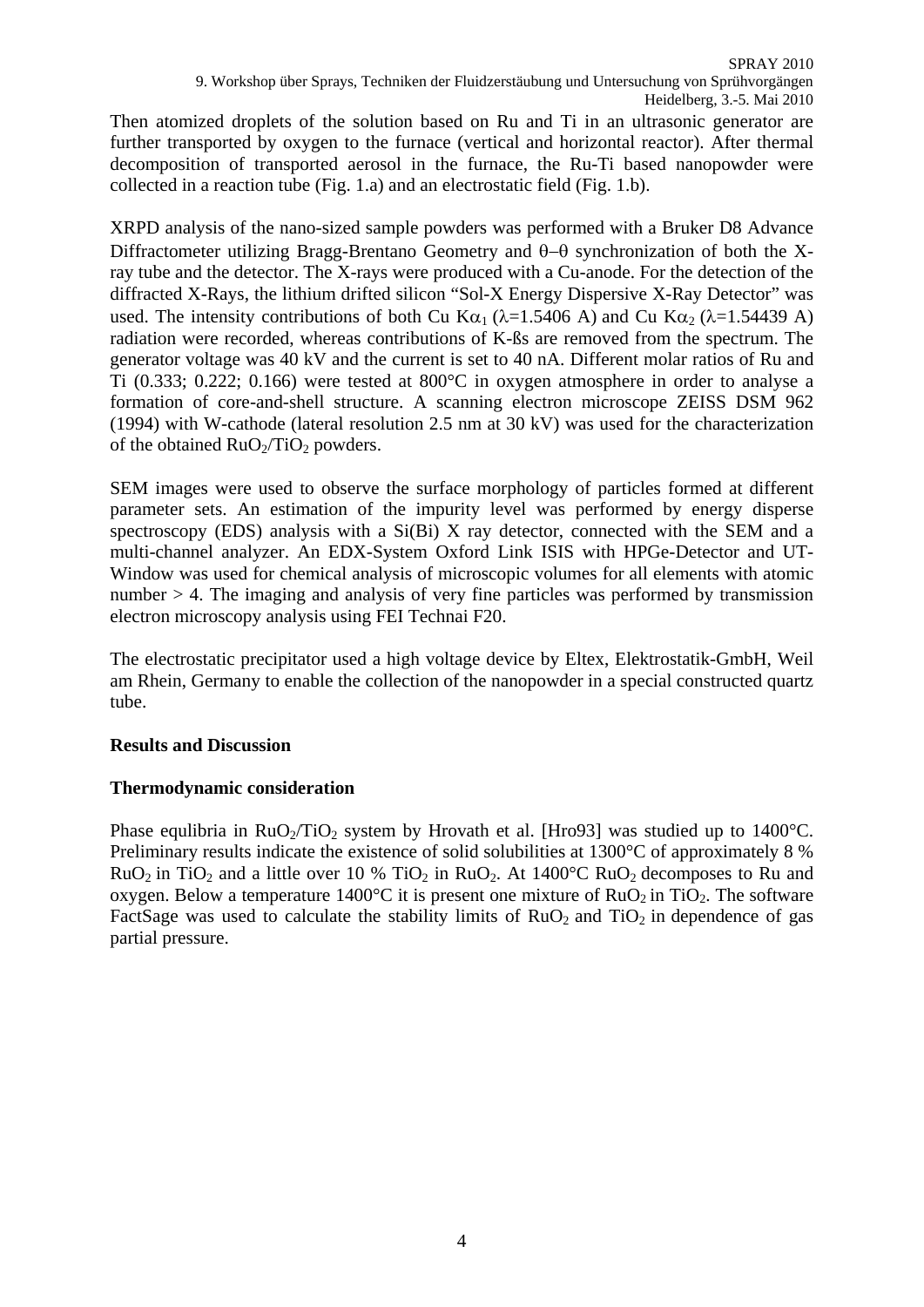

Fig. 2: Stability of  $RuO<sub>2</sub>$  and TiO<sub>2</sub> at 800°C dependently on partial pressure of oxygen and hydrogen

### **X-ray Analysis**

Rietveld analysis has shown the following components in obtained  $RuO<sub>2</sub>/TiO<sub>2</sub>$  powder.

| Molar ratio of Ru | Anatase TiO <sub>2</sub> $(\% )$ | Rutile TiO <sub>2</sub> $(\%)$ | $RuO2(\%)$ |
|-------------------|----------------------------------|--------------------------------|------------|
| and Ti:           |                                  |                                |            |
| 0.333             | 5.11                             | 63.79                          | 31.1       |
| 0.222             | -                                | 16.35                          | 83.65      |
| 0.166             | -                                |                                | 2.19       |

Table 1: Rietveld analysis of obtained powder

#### **Characterisation of obtained powders**

TEM carried out on a lamella cut by means of a focused ion beam (FIB) technique revealed that  $RuO<sub>2</sub>/TiO<sub>2</sub>$  particles prepared in a horizontal reactor (T=800 $^{\circ}$ C, ratio 0.333; f=2.5 MHz, oxygen flow rate 3l/min) partially exhibited a core and shell structure (shown in Fig. 3, right image).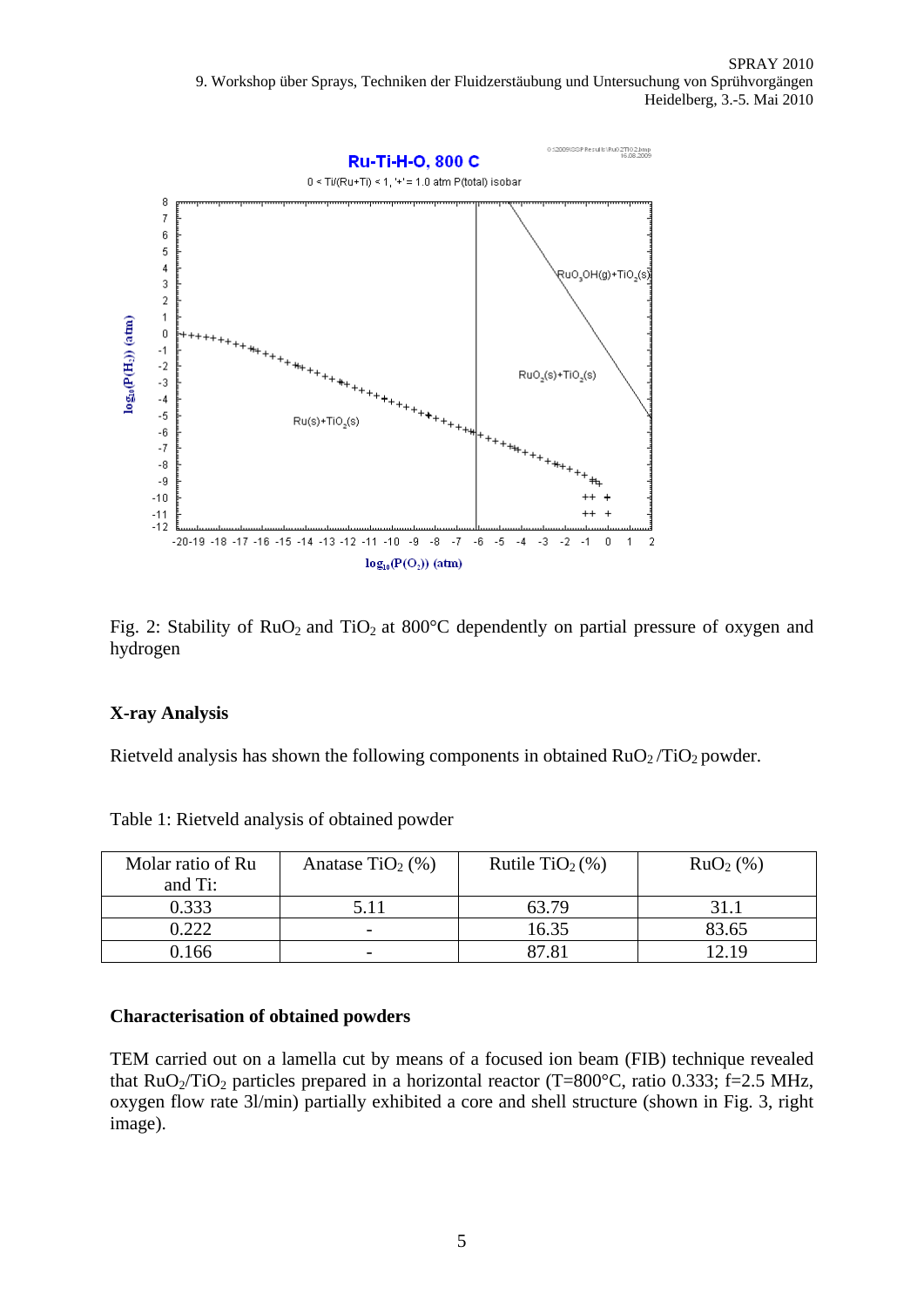SPRAY 2010 9. Workshop über Sprays, Techniken der Fluidzerstäubung und Untersuchung von Sprühvorgängen Heidelberg, 3.-5. Mai 2010



Fig. 3: FIB and SEM analysis of obtained powder (T=800°C, ratio 0.333; f=2.5 MHz, horizontal reactor)

The dark areas indicate the  $TiO<sub>2</sub>$  core, which consists of several sub-particles, each of which is decorated by Ruthenium-rich particles of the size of 1-5 nm (Fig. 4). EDS analysis of the dark areas confirmed a high titanium concentration, but also the presence of Ru.



Fig. 4: Small separated nanoparticles with core-shell structure

Due to the short residence time in the horizontal reactor (Fig. 1.a) new experiments were performed in a vertical reactor (Fig. 1.b). TEM analysis of the powder obtained at 800°C, ratio Ru:Ti of 0.333, frequency of 2.5 MHz is below shown (Fig. 5 and Fig. 6)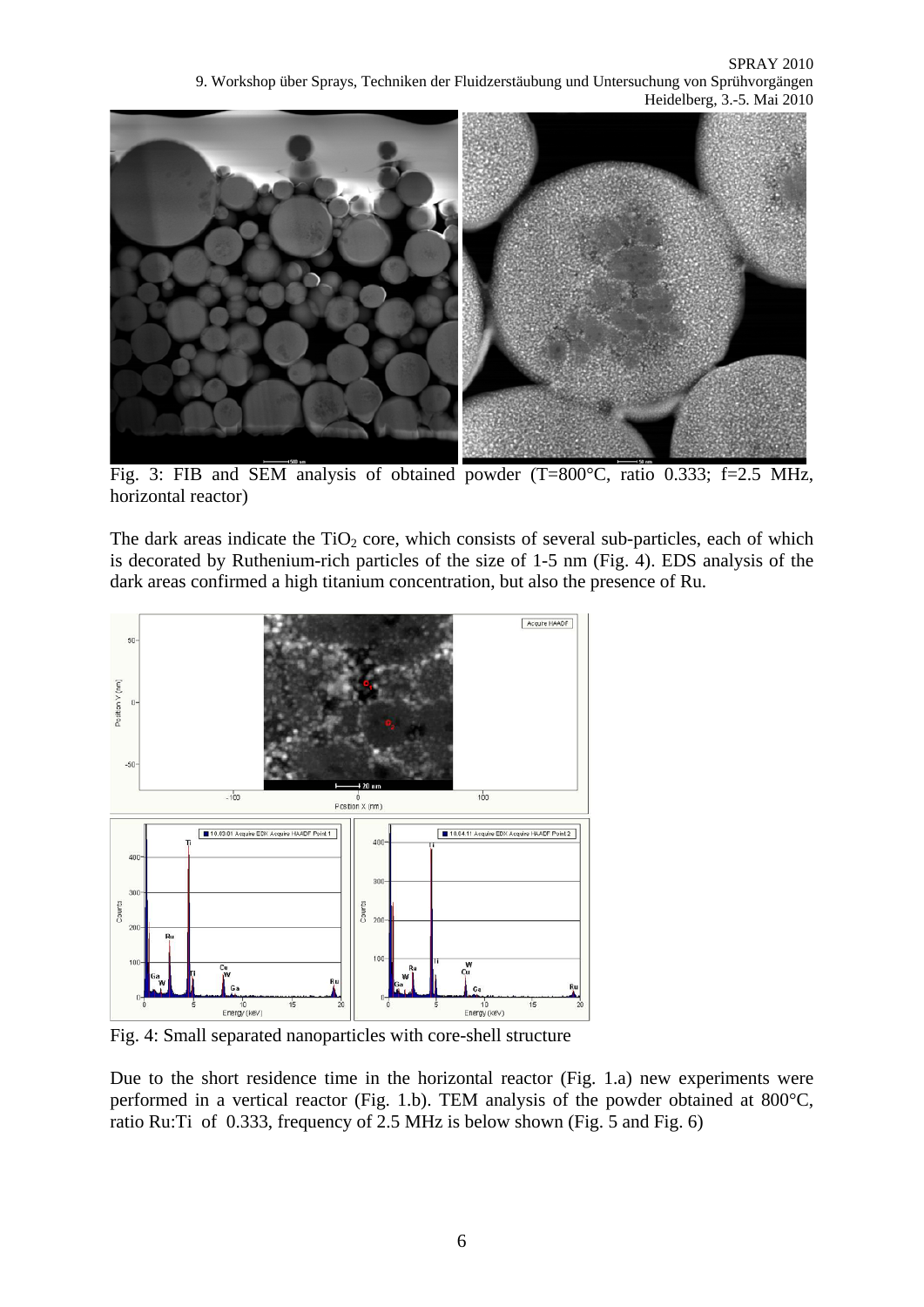SPRAY 2010 9. Workshop über Sprays, Techniken der Fluidzerstäubung und Untersuchung von Sprühvorgängen Heidelberg, 3.-5. Mai 2010



The obtained particles are spherical with different sizes up to 700 nm (Fig. 5.b).



Fig. 6: High Angle Annular Dark Field HAADF detection of nanosized particles

As shown in Fig. 6, the majority of the core consists of  $TiO<sub>2</sub>$ , while the shell is predominately composed of RuO2. Atomic fractions of precursors, solvent type and process temperature play a crucial role in the formation of core-and-shell structures of Ru-Ni [Den08], which shall be tested in our future work related to  $RuO<sub>2</sub>/TiO<sub>2</sub>$ .